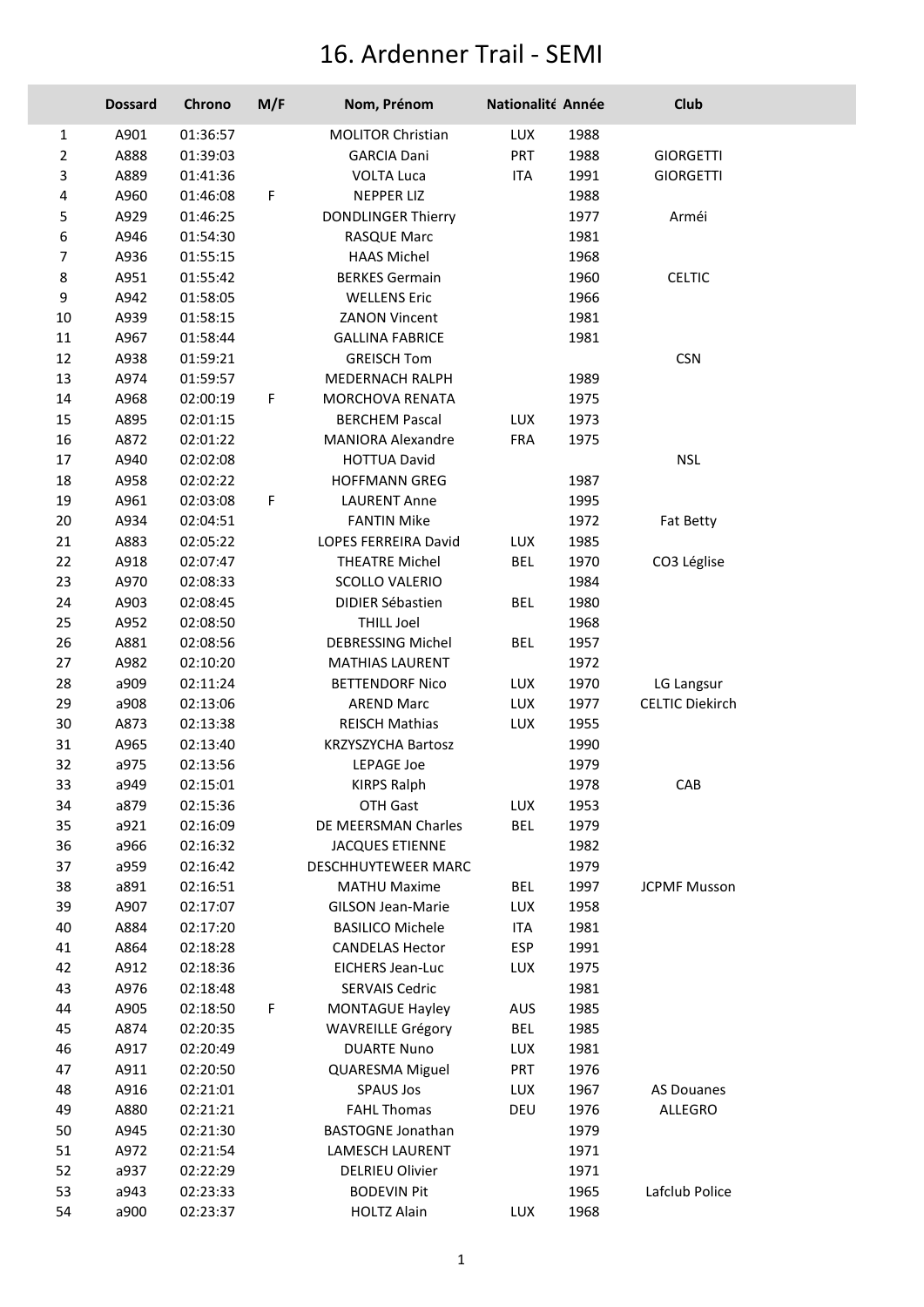## 16. Ardenner Trail - SEMI

|     | <b>Dossard</b> | Chrono   | M/F | Nom, Prénom                 | Nationalité Année |      | Club                          |
|-----|----------------|----------|-----|-----------------------------|-------------------|------|-------------------------------|
| 55  | A955           | 02:23:45 |     | <b>IRTHUM GILLES</b>        |                   | 1996 | SK FLUESSWEILER               |
| 56  | a898           | 02:25:07 |     | <b>MOLTER Roland</b>        | LUX               | 1970 |                               |
| 57  | A971           | 02:25:18 |     | <b>MEYERS PATRICK</b>       |                   |      |                               |
| 58  | A969           | 02:25:19 |     | <b>ORTIZ VICTOR</b>         |                   | 1973 |                               |
| 59  | A922           | 02:26:07 | f   | <b>WAGNER Claudine</b>      | LUX               | 1991 |                               |
| 60  | A923           | 02:26:08 |     | <b>WENGLER Marc</b>         | LUX               | 1993 |                               |
| 61  | A882           | 02:26:43 | f   | <b>DEBRESSING Charlotte</b> | <b>BEL</b>        | 1987 |                               |
| 62  | A904           | 02:27:06 |     | DE SOUSA Paulo              | <b>PRT</b>        | 1977 |                               |
| 63  | A890           | 02:27:50 |     | <b>MATHU Dany</b>           | <b>FRA</b>        | 1966 | <b>JCPMF Musson</b>           |
| 64  | a924           | 02:28:19 |     | <b>FELLERICH Guy</b>        | LUX               | 1973 |                               |
| 65  | a956           | 02:28:45 |     | <b>CARR PETTER</b>          |                   | 1967 |                               |
| 66  | a954           | 02:29:26 |     | <b>BACHNER ROLF</b>         |                   | 1920 |                               |
| 67  | a919           | 02:29:30 |     | DA SILVA Joaquim            | LUX               | 1962 |                               |
| 68  | a963           | 02:29:36 |     | <b>ATTEN Théo</b>           |                   | 1960 | <b>CELTIC</b>                 |
| 69  | a944           | 02:30:41 |     | MAZO Guillaume              |                   | 1979 | A fond les ballons            |
| 70  | a950           | 02:30:53 |     | <b>MORES Philippe</b>       |                   | 1981 |                               |
| 71  | a875           | 02:31:11 |     | <b>KAYSER Ronny</b>         | LUX               | 1965 | CAPA                          |
| 72  | a930           | 02:31:31 | F.  | CHRISTOPHORY Danièle        |                   | 1969 | <b>NSL</b>                    |
| 73  | A870           | 02:31:38 |     | <b>PLESSERS Mark</b>        | <b>BEL</b>        | 1972 |                               |
| 74  | A894           | 02:31:39 |     | <b>ORIGER Yves</b>          | LUX               | 1961 |                               |
| 75  | A983           | 02:31:45 |     | <b>MATHIAS CORENTIN</b>     |                   | 1998 |                               |
| 76  | A863           | 02:32:45 |     | <b>TORREBORRE Bram</b>      | <b>BEL</b>        | 1985 |                               |
| 77  | A962           | 02:32:48 |     | <b>WENGLER Serge</b>        |                   | 1987 |                               |
| 78  | A867           | 02:33:16 |     | <b>BEN KHEDHER Mohamed</b>  | LUX               | 1958 |                               |
| 79  | A914           | 02:33:46 |     | <b>WOLFF Lucien</b>         | LUX               | 1950 |                               |
| 80  | A928           | 02:34:17 |     | <b>MARTIAS José</b>         |                   |      | Spiridon '08                  |
| 81  | A927           | 02:34:18 |     | PEREIRA Nuno                |                   | 1980 |                               |
| 82  | A899           | 02:34:19 | f   | <b>HERBRAND Mireille</b>    | <b>BEL</b>        |      | 1974 ATBETTY.RUN / Spiridon08 |
| 83  | A920           | 02:35:10 |     | KINTZLÉ Laurent             | LUX               | 1982 |                               |
| 84  | A941           | 02:35:27 | F   | <b>FEYDER Tamara</b>        |                   | 1991 |                               |
| 85  | A933           | 02:36:23 |     | <b>DIAS Paul Serge</b>      |                   | 1975 | <b>Fat Betty</b>              |
| 86  | A913           | 02:36:34 | f   | <b>KINTZLE Maryse</b>       | LUX               | 1980 |                               |
| 87  | a957           | 02:37:18 | F.  | <b>MULLER ANNETTE</b>       |                   | 1965 | <b>FATBETTY</b>               |
| 88  | A902           | 02:39:23 |     | MICHELE FEOLA Feola         | <b>ITA</b>        | 1965 | LGLANGSUR                     |
| 89  | A871           | 02:39:26 | f   | <b>BRUNS Hilde</b>          | DEU               | 1966 | LG Langsur                    |
| 90  | A886           | 02:39:28 |     | <b>SCHIFFELS Peter</b>      | DEU               | 1972 |                               |
| 91  | A948           | 02:39:40 | F   | <b>WOLFF Danielle</b>       |                   | 1954 |                               |
| 92  | A931           | 02:44:58 |     | <b>AGOSTINI Alain</b>       |                   | 1970 | CAPA                          |
| 93  | A980           | 02:44:59 | F   | LODI MARIELLE               |                   | 1977 |                               |
| 94  | A979           | 02:45:00 |     | <b>LODI SYLVAIN</b>         |                   | 1971 |                               |
| 95  | A935           | 02:45:19 |     | GROSS Jürgen                |                   | 1966 | <b>CSN</b>                    |
| 96  | a947           | 02:46:10 |     | <b>EMRINGER Louis</b>       |                   | 1954 | <b>NSL</b>                    |
| 97  | A910           | 02:46:43 |     | <b>HURT Michael</b>         | DEU               | 1961 | LG Langsur                    |
| 98  | A893           | 02:46:44 |     | WÄGELEIN Kurt               | DEU               | 1954 | LG Langsur                    |
| 99  | A932           | 02:49:50 |     | <b>LANG Claude</b>          |                   |      | Fat Betty                     |
| 100 | A981           | 02:49:51 |     | <b>BRAUN DAN</b>            |                   | 1980 |                               |
| 101 | A977           | 02:50:19 | F   | <b>MARQUIS MURIELLE</b>     |                   | 1978 |                               |
| 102 | A978           | 02:50:20 |     | <b>GILLARDIN BRUNO</b>      |                   | 1975 |                               |
| 103 | A953           | 02:54:35 |     | <b>GUILLAUME WILLEMS</b>    |                   | 1967 |                               |
| 104 | A926           | 02:54:55 |     | <b>WENGLER Guy</b>          |                   | 1943 | Spiridon '08                  |
| 105 | A925           | 02:54:57 | F   | <b>WENGLER Viviane</b>      |                   | 1962 | Spiridon '08                  |
| 106 | a906           | 02:57:50 | f   | <b>GERARDIN Stephanie</b>   | <b>BEL</b>        | 1977 |                               |
| 107 | A210           | 02:59:33 |     | SPITHOVEN Hary              |                   | 1951 |                               |
| 108 | A973           | 03:04:42 |     | <b>GIANNI ADRIAN</b>        |                   | 1969 |                               |